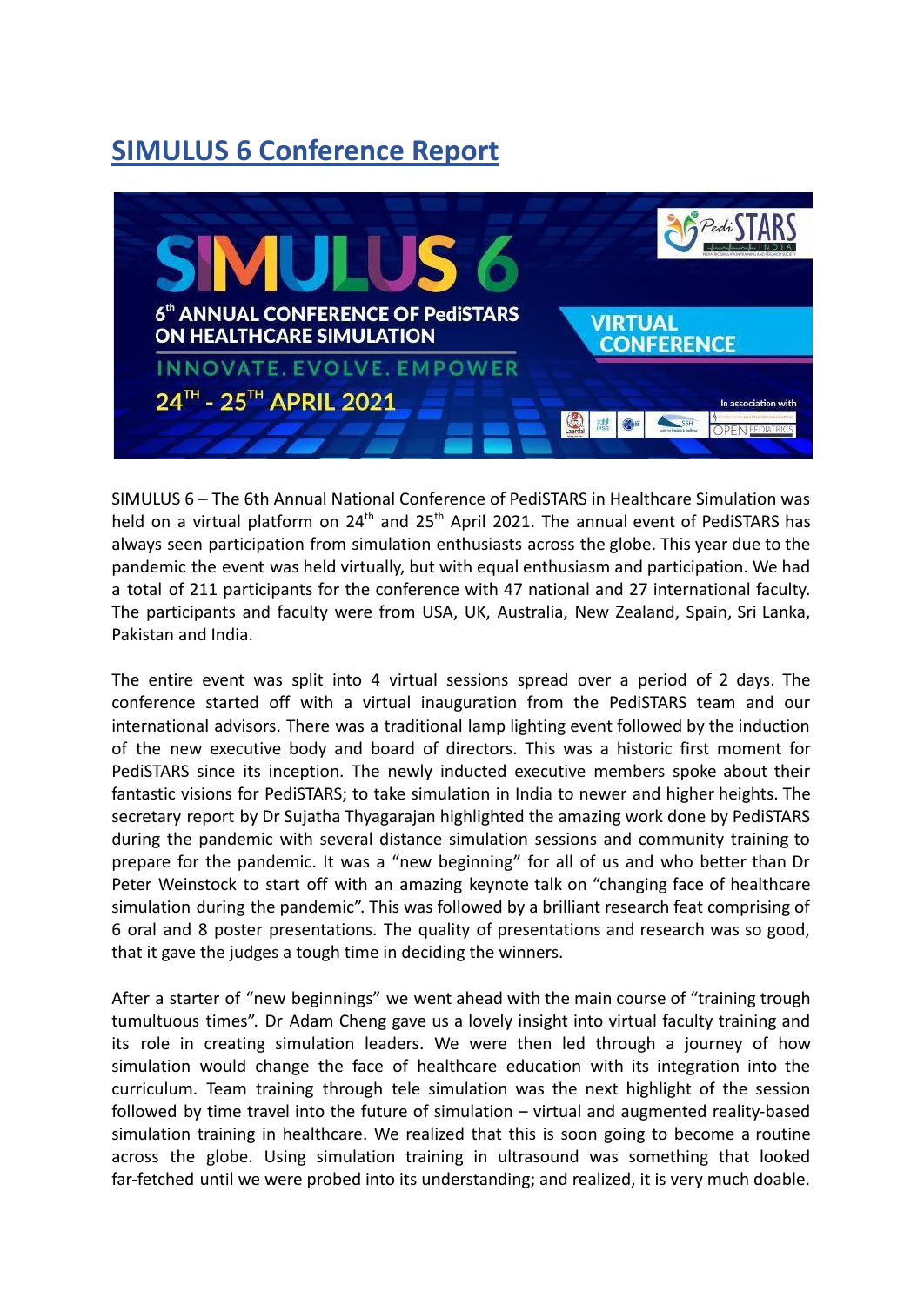The session ended on a high note with a debate on whether simulation can be used for assessment. Both the speakers presented fantastic insights; but the final winners were the participants who gained so much understanding from it.

Session 3 made us go deeper into our virtual journey and we dwelled upon planning for "a safer tomorrow". The keynote was delivered by one of the gurus of simulation – Dr Vinay Nadkarni. The audience was fascinated by how simulation can improve patient outcomes and lead to clinical excellence – that is finally our ultimate goal in healthcare. Our level 3 trainees who had completed the PediSTARS FDP program were honored, and a virtual award ceremony was conducted. The awardees and their mentors spoke about the fantastic journey of the new graduates  $-$  starting from the level 1 training to now becoming simulation leaders. Team PediSTARS was delighted to have new members into its growing body of simulation leaders. With the growing mistrust between doctors and patients there is a need to make hospitals safer and better. There was a wonderful panel who took the audience through the journey of how simulation could achieve this. Unforeseen events happen all the time in healthcare and the concept of real event debriefing can help us all to improve our systems – an eye opener talk. Nurses are the backbone of the healthcare system and their professional development is very important. We had nursing faculty from the international and national arena who presented with strategies towards the same. Medical errors happen in all systems and in all countries. Disclosing the same to family is very tricky and difficult. A master at this skill and medical ethics was there to educate us all on this very important aspect and how we can achieve this via simulation. And then we ended this session with a bang – Should or should not the mannequin die during simulation. It just opened up a pandora's box for a variety of novel simulations in the Indian context.

We were towards the end of our virtual journey and we needed to carve ourselves "the path ahead". We took a jump with Dr Marc Auerbach into a worm whole to see the future of simulation and endless possibilities of innovations. Sim center leaders then enlightened us all about the strategies for optimal utilization of sim labs and possibilities for accreditation and memberships. Measuring the outcome of simulation-based training was something that we all look forward to and we found the evidence in the pudding finally. We always talk of acute care and role of simulation in training. But there is much more beyond the boundaries of ICU, ER and OTs for simulation to play a vital role. This is what the next talk told us all. It is not always about the high technology in simulation, and we had our own PediSTARS journey to showcase the world that low technology but with extreme high fidelity can also achieve a lot. We ended the session and sadly our wonderful virtual conference with another enthralling debate of face-to-face vs distance simulation.

We had 3 workshops planned out along with the conference  $-$  a hybrid model for faculty development program (FDP), curriculum development workshop (CDW) and advanced debriefing workshop (ADW). Sadly, due to the pandemic situation in India the FDP had to be postponed to another suitable date. The other workshops were done on the virtual platform. The response to both the workshops was amazing; both being completely booked more than a month before the event. The CDW had 31 registrations with training from national and international simulation leaders. The participants were taken through journey of finding the problems in their systems with the use of "needs or gap" assessment means. They would then use that to design a simulation program to train the healthcare personnel